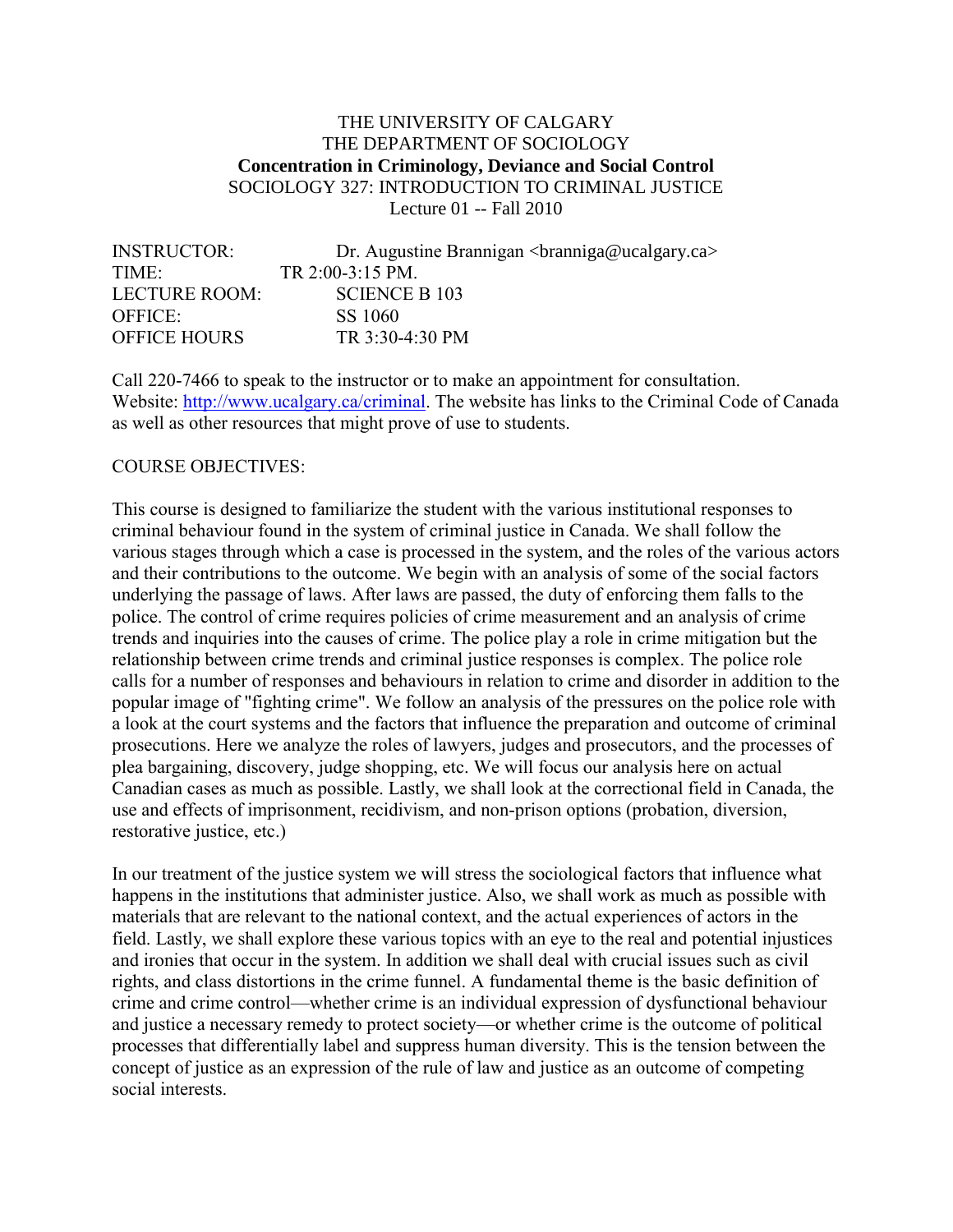## REQUIRED READING

Colin Goff, *Criminal Justice in Canada*, 5<sup>th</sup> edition, Scarborough: Nelson Thomson Canada Ltd. Other materials discussed in class will be posted on the course website.

## GRADING:

- (1) Midterm Exam: Thursday, October  $28<sup>th</sup>$  in class multiple choice and/or short answers  $(50\%)$
- (2) Final Exam, Date TBA, registrar controlled. Based on multiple choice, definitions, short answers and short-essay answers based on clear prior advice and instruction (50%).

Students will be given advanced advice about how to prepare for exams, what materials/readings to review and how to come prepared for the exams. All exams are openbook/open-notes. No personal computers or other electronic devices will be permitted at the exams.

# THE GRADE DISTRIBUTION

- $A+ 90% +$ A 85%+ A-  $80\%$ + B+ 77%+  $B = 73\% +$ B-  $70\%$ +  $C+ 67\% +$  $C = 63% +$  $C- 60\% +$  $D+$  55%+  $D = 50\%$
- F  $< 50\%$

Course completion is based on the combined grade (not requiring pass on both aspects of the evaluations). The normal aggregate grade performance for this course assumes a normal distribution with a mean and median in the B range. Results may vary by class. Distributions are not automatically normalized but exam results are reviewed to eliminate questions that significantly bias the responses.

Responsibilities of the Student:

1. A careful and punctual reading of the required material.

2. Regular attendance at lectures and participation in class discussions and questions.

3. Advance notice to the instructor or the Department of Sociology office (220-6501) if unable to comply with the schedule of assignments due to illness. Students who do not give this advance notice may be barred from retaking tests.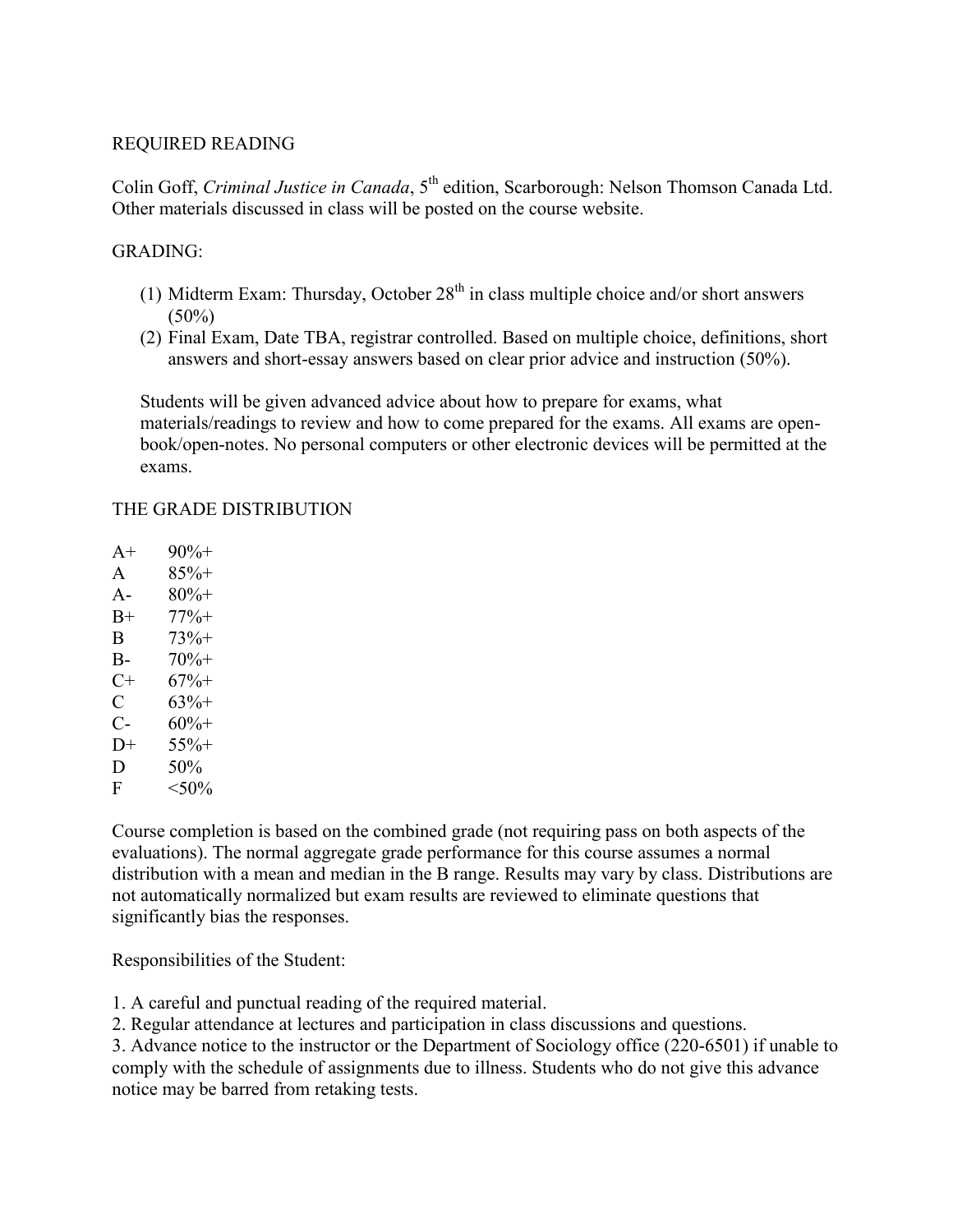4. Students are asked to familiarize themselves with University Regulations covering plagiarism.

5. Students who are having difficulty with the course are advised to contact the Professor immediately to discuss the situation.

6. Cell phones must be shut off during class lectures and exams.

7. Computers are permitted in class for note-taking but computers and other electronic devices are forbidden during exams, including calculators.

| Week/Date            | Tuesday                                 | Thursday                          |
|----------------------|-----------------------------------------|-----------------------------------|
| Week 1 Sept 14-16    | <b>Introduction to Criminal Justice</b> | Goff Chapter 1                    |
| Week 2 Sept 21-23    | Goff Chapter 1                          | Goff Chapter 2                    |
| Week 3 Sept 28-30    | Goff Chapter 2                          | Goff Chapter 3                    |
| Week 4 Oct 5-Oct 7   | Goff Chapter 3                          | Goff Chapter 4                    |
| Week 5 Oct 12-14     | Goff Chapter 4                          | Goff Chapter 5                    |
| Week 6 Oct 19-21     | Goff Chapter 5                          | Goff Chapter 6                    |
| Week 7 Oct 26-28     | Goff Chapter 6                          | First Exam 50%                    |
| Week 8 Nov 2-4       | Goff Chapter 7                          | Goff Chapter 7                    |
| Week 9 Nov 9-11      | Goff Chapter 8                          | <b>Remembrance Day-No classes</b> |
| Week 10 Nov 16-18    | Goff Chapter 9                          | Goff Chapter 9                    |
| Week 11 Nov 23-25    | Goff Chapter 10                         | Goff Chapter 10                   |
| Week 12 Nov 30-Dec 2 | Goff Chapter 11                         | Goff Chapter 11                   |
| Week 13 Dec 7-9      | Goff Chapter 12                         | Goff Chapter 12                   |
| <b>TBA</b>           | December exam period                    | <b>Second Exam 50%</b>            |

# **SCHEDULE**

**Emergency Exits:** In case of the need for an emergency exit from the lecture theatre, everyone is advised to depart to the exterior of the building on the north-west exit doors.

**Exam Policies:** You must provide advance notice to the instructor if you are unable to take an exam. All requests for deferral of an examination due to health reasons must be accompanied by written documentation as outlined in the University Calendar and should be obtained while the student has the physical or emotional problem rather than after recovery. Deferred exams may be allowed in the following circumstances: illness, domestic affliction or religious conviction. If you have missed an exam for a legitimate reason, you will be able to write a "make up" exam in compliance with the departmental re-scheduling policy. The date and location will be at the convenience of the Sociology Department. Travel arrangements and misreading of the syllabus are not valid reasons for requesting a deferred exam. Deferred exams will not be granted if it is determined that just cause is not shown by the student. Nonetheless, the instructor will accommodate the student needs to the extent feasible and reasonable.

**Ethics Research:** Students are advised that any research with human subjects--including any interviewing (even with friends and family), opinion polling, or unobtrusive observation- must have the approval of the Departmental Ethics Committee. In completing course requirements, students must not undertake any human subjects research without discussing their